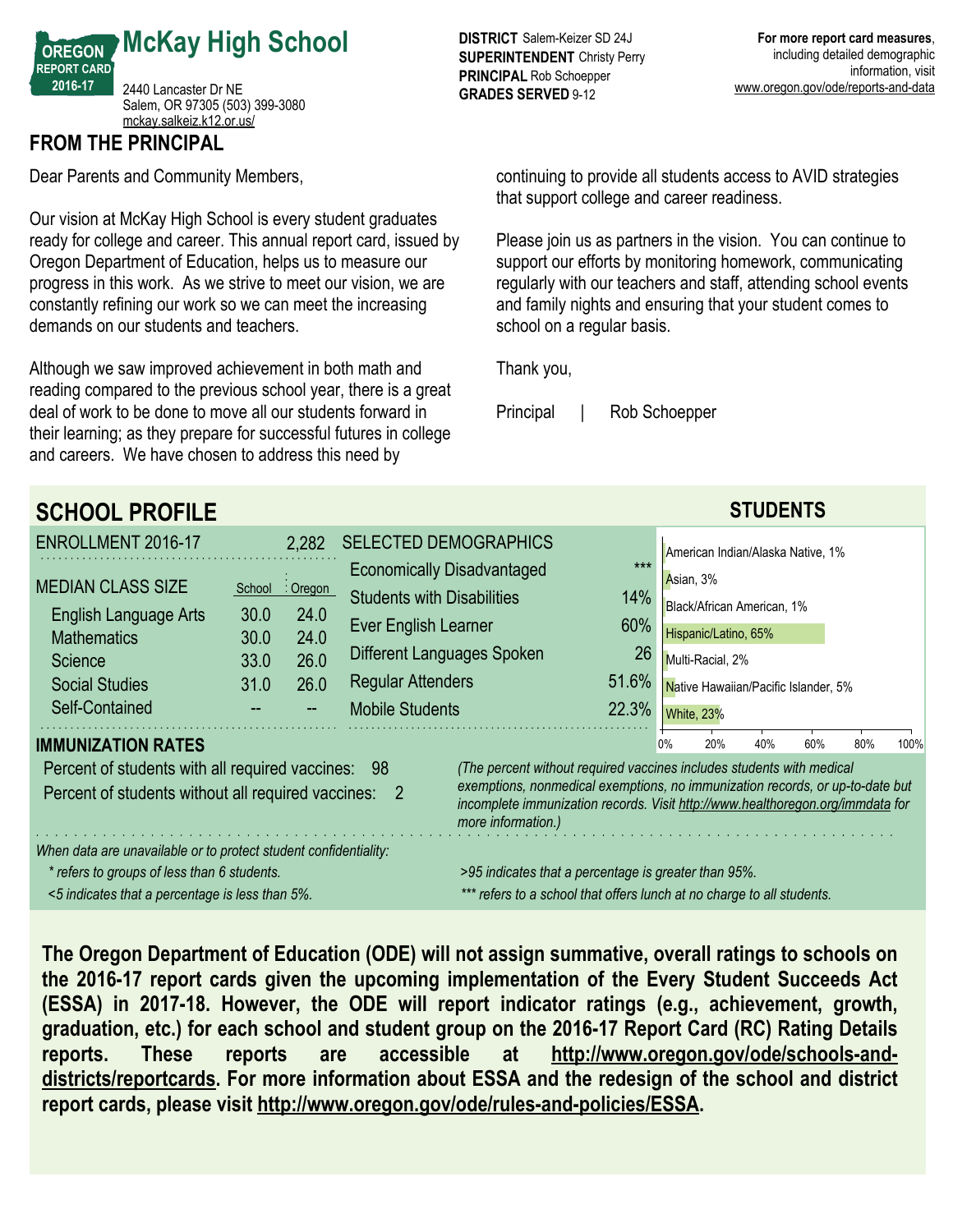**REPORT CARD** 2440 Lancaster Dr NE Salem, OR 97305 (503) 399-3080 <mckay.salkeiz.k12.or.us/>

**McKay High School**

## **PROGRESS** ARE STUDENTS MAKING ADEQUATE GAINS OVER TIME?

| <b>SCHOOL</b>                                                                    | Performance of students enrolled in the school for a full academic year                                                               |                                              |                                   |                             |                             |                                                                                                   |                                       |  |  |
|----------------------------------------------------------------------------------|---------------------------------------------------------------------------------------------------------------------------------------|----------------------------------------------|-----------------------------------|-----------------------------|-----------------------------|---------------------------------------------------------------------------------------------------|---------------------------------------|--|--|
| <b>PERFORMANCE</b>                                                               | $ \times $<br>Did at least 95% of the students at this school take required assessments?<br>No, Interpret Results with Caution<br>Yes |                                              |                                   |                             |                             |                                                                                                   |                                       |  |  |
| The Smarter<br>Balanced and<br>alternate<br>assessments have<br>four performance | Participation rate criteria are in place to ensure schools test all eligible students.                                                |                                              |                                   |                             |                             |                                                                                                   |                                       |  |  |
|                                                                                  | 2014-15 was the first operational year of the<br>new English language arts and mathematics<br>assessments.                            | 2013-14                                      | School Performance (%)<br>2014-15 | 2015-16                     | School<br>2016-17           | Oregon<br>:Performance (%) :Performance (%):<br>2016-17                                           | Like-School<br>Average (%)<br>2016-17 |  |  |
| levels where levels 3<br>and 4 are meeting                                       | English Language Arts (Administered statewide in grades: 3-8, 11)                                                                     |                                              |                                   |                             |                             |                                                                                                   |                                       |  |  |
| the standard for<br>school and district<br>accountability.                       | Levels 3 & 4<br>Level 2<br>Level 1                                                                                                    |                                              | 68.9<br>20.9<br>10.2              | 59.7<br>22.7<br>17.6        | 68.5<br>19.2<br>12.3        | 71.1<br>16.9<br>12.0                                                                              | 58.3<br>22.6<br>19.1                  |  |  |
| See report cards                                                                 | <b>Mathematics</b>                                                                                                                    | (Administered statewide in grades: 3-8, 11)  |                                   |                             |                             |                                                                                                   |                                       |  |  |
| from previous years<br>to view historical<br>OAKS performance<br>data.           | Levels 3 & 4<br>Level 2<br>Level 1                                                                                                    |                                              | 16.2<br>25.1<br>58.7              | 28.4<br>29.2<br>42.3        | 28.6<br>26.4<br>44.9        | 35.3<br>27.3<br>37.4                                                                              | 25.1<br>26.8<br>48.2                  |  |  |
|                                                                                  | Science                                                                                                                               | (Administered statewide in Grades: 5, 8, 11) |                                   |                             |                             |                                                                                                   |                                       |  |  |
|                                                                                  | Exceeded<br>Met<br>Did not meet                                                                                                       | 1.7<br>57.8<br>56.1<br>42.2                  | 3.0<br>61.9<br>58.9<br>38.1       | 1.0<br>41.8<br>40.8<br>58.2 | 2.4<br>27.5<br>25.1<br>72.5 | 8.0<br>57.8<br>49.8<br>42.2                                                                       | 6.1<br>44.6<br>38.4<br>55.4           |  |  |
|                                                                                  | Visit www.oregon.gov/ode/reports-and-data for additional                                                                              |                                              |                                   |                             |                             | *, <5, and >95 are displayed when the data must be suppressed to protect student confidentiality. |                                       |  |  |

*assessment results.*

**OREGON**

**2016-17**

| <b>OUTCOMES</b>                  | WHAT ARE STUDENTS ACHIEVING IN HIGH SCHOOL?                                                                                                    |      | School<br>Performance (%)<br>2013-14 2014-15 2015-16       |      | School<br>Performance (%)<br>2016-17 | Oregon<br>. Performance (%).<br>2016-17 | Like-School<br>Average (%)<br>2016 17 |  |  |  |
|----------------------------------|------------------------------------------------------------------------------------------------------------------------------------------------|------|------------------------------------------------------------|------|--------------------------------------|-----------------------------------------|---------------------------------------|--|--|--|
| <b>FRESHMEN</b>                  | Students who earned 25% of the credits required for a regular diploma by the end of their freshman year.                                       |      |                                                            |      |                                      |                                         |                                       |  |  |  |
| <b>ON-TRACK</b><br>TO            | Freshmen on track to graduate within 4 years                                                                                                   | 73.9 | 75.5                                                       | 86.9 | 83.0                                 | 83.4                                    | 78.7                                  |  |  |  |
| <b>GRADUATE</b>                  |                                                                                                                                                |      | School                                                     |      | School                               | Oregon                                  | Like-School                           |  |  |  |
|                                  | Note: Graduation methodology changed in 2013-14.                                                                                               |      | Performance (%)<br>$\cdot$ 2012-13 2013-14 2014-15 $\cdot$ |      | Performance (%)<br>2015-16           | Performance (%)<br>2015-16              | Average (%)<br>2015-16                |  |  |  |
| <b>GRADUATION</b>                | Students earning a standard diploma within four years of entering high school.                                                                 |      |                                                            |      |                                      |                                         |                                       |  |  |  |
| <b>RATE</b>                      | Overall graduation rate                                                                                                                        | 73.8 | 76.8                                                       | 68.6 | 72.1                                 | 74.8                                    | 70.9                                  |  |  |  |
| <b>COMPLETION</b><br><b>RATE</b> | Students earning a regular, modified, extended, or adult high school diploma or completing a GED within five<br>years of entering high school. |      |                                                            |      |                                      |                                         |                                       |  |  |  |
|                                  | Overall completion rate                                                                                                                        | 80.4 | 81.9                                                       | 82.6 | 78.0                                 | 81.9                                    | 80.4                                  |  |  |  |
| <b>DROPOUT</b>                   | Students who dropped out during the school year and did not re-enroll.                                                                         |      |                                                            |      |                                      |                                         |                                       |  |  |  |
| <b>RATE</b>                      | Overall dropout rate                                                                                                                           | 0.2  | 1.9                                                        | 3.6  | 3.0                                  | 3.9                                     | 3.3                                   |  |  |  |
|                                  |                                                                                                                                                |      | School<br>Performance (%)<br>2011 12 2012 13 2013 14       |      | School<br>Performance (%)<br>2014-15 | Oregon<br>Performance (%)<br>2014-15    | Like-School<br>Average (%)<br>2014-15 |  |  |  |
| <b>CONTINUING</b>                | Students continuing their education after high school.                                                                                         |      |                                                            |      |                                      |                                         |                                       |  |  |  |
| <b>EDUCATION</b>                 | Students who enrolled in a community college or four-year<br>school within 16 months of graduation                                             | 55.2 | 52.4                                                       | 53.9 | 58.3                                 | 57.4                                    | 56.8                                  |  |  |  |

*\*, <5, and >95 are displayed when the data must be suppressed to protect student confidentiality.*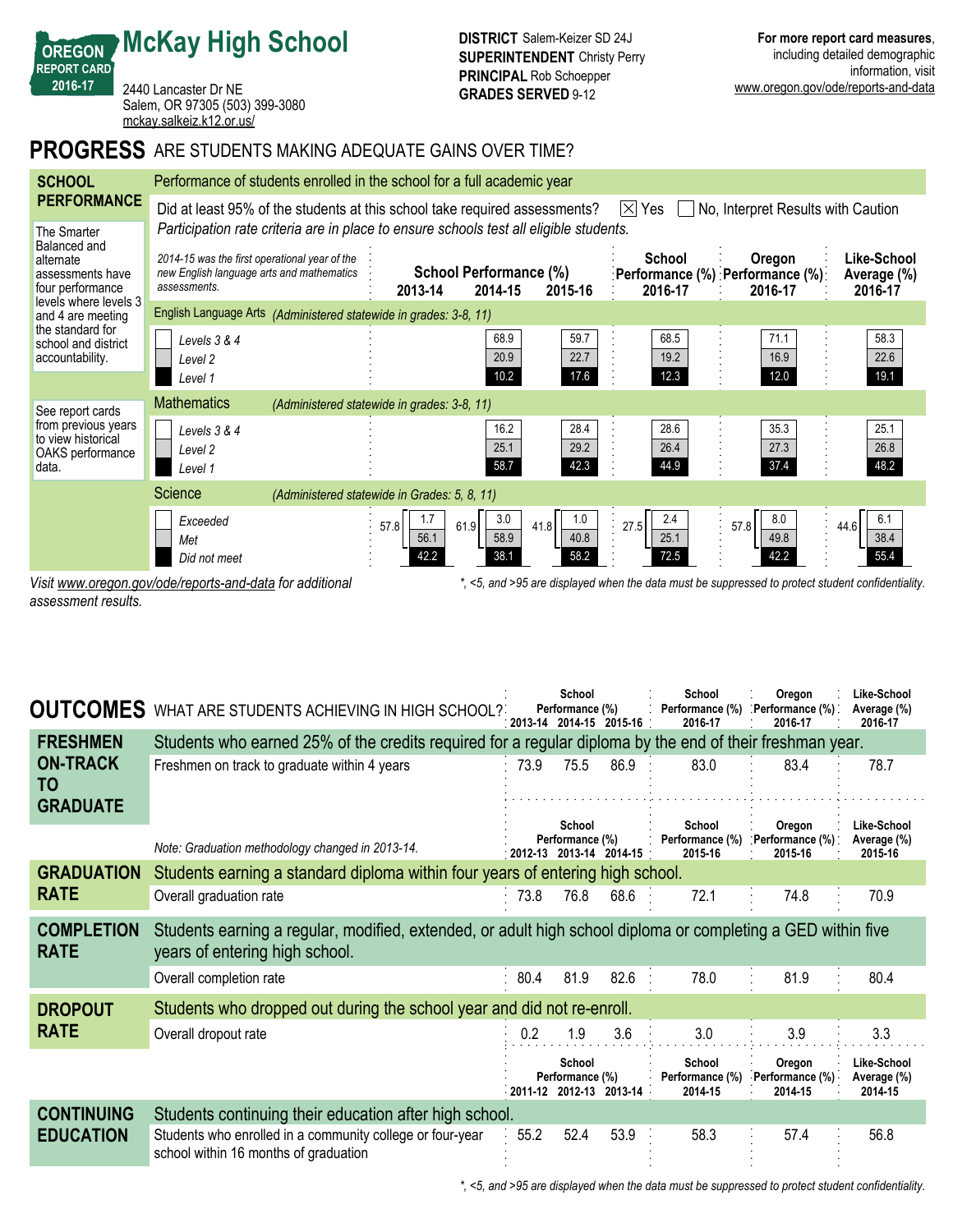**OREGON McKay High School**

> Salem, OR 97305 (503) 399-3080 <mckay.salkeiz.k12.or.us/>

2440 Lancaster Dr NE

**REPORT CARD 2016-17**

**DISTRICT** Salem-Keizer SD 24J **SUPERINTENDENT** Christy Perry **PRINCIPAL** Rob Schoepper **GRADES SERVED** 9-12

**OUTCOMES** FOR KEY STUDENT GROUPS AT THIS SCHOOL COMPARED TO THE SAME GROUPS STATEWIDE

| <b>STUDENT</b>                    |                                                 |                                   |                                              |                               |                                                 |                                          |                                        |                                  |                                                                                                                   |                                 |                                           |                               |
|-----------------------------------|-------------------------------------------------|-----------------------------------|----------------------------------------------|-------------------------------|-------------------------------------------------|------------------------------------------|----------------------------------------|----------------------------------|-------------------------------------------------------------------------------------------------------------------|---------------------------------|-------------------------------------------|-------------------------------|
| <b>GROUP</b><br><b>OUTCOMES</b>   |                                                 | School<br>(%)                     | Oregon<br>Performance : Performance :<br>(%) | Like-School<br>Average<br>(%) |                                                 | School<br>Performance Performance<br>(%) | Oregon<br>(%)                          | Like-School<br>Average<br>$(\%)$ |                                                                                                                   | School<br>(%)                   | Oregon<br>Performance Performance:<br>(%) | Like-School<br>Average<br>(%) |
|                                   |                                                 | <b>Economically Disadvantaged</b> |                                              |                               |                                                 | American Indian/Alaska Native            |                                        |                                  | <b>Native Hawaiian/Pacific Islander</b>                                                                           |                                 |                                           |                               |
|                                   | On Track<br>Graduation<br>Completion<br>Dropout | 83.3<br>73.2<br>79.6<br>3.0       | 75.8<br>68.1<br>76.8<br>4.2                  | 77.2<br>71.0<br>79.6<br>3.0   | On Track<br>Graduation<br>Completion<br>Dropout | $\star$<br>50.0<br>100.0<br>$0.0\,$      | 70.3<br>56.4<br>66.7<br>9.1            | 77.8<br>50.0<br>65.6<br>9.9      | On Track<br>Graduation<br>Completion<br>Dropout                                                                   | 82.8<br>66.7<br>50.0<br>4.8:    | 76.1<br>70.1<br>73.6<br>5.5               | 63.8<br>56.4<br>67.3<br>7.8   |
|                                   |                                                 | <b>Ever English Learners</b>      |                                              |                               | Asian                                           |                                          |                                        |                                  | <b>White</b>                                                                                                      |                                 |                                           |                               |
|                                   | On Track<br>Graduation<br>Completion<br>Dropout | 81.7<br>69.7<br>75.1<br>2.8       | 78.7<br>71.1<br>75.6<br>4.0                  | 76.6<br>72.6<br>73.9<br>3.2   | On Track<br>Graduation<br>Completion<br>Dropout | >95<br>92.0<br>84.2<br>0.0               | >95<br>88.0<br>91.9<br>1.3             | 94.0<br>83.6<br>88.8<br>1.8      | On Track<br>Graduation<br>Completion<br>Dropout                                                                   | 87.9:<br>65.5:<br>79.5:<br>3.8: | 85.3<br>76.6<br>83.9<br>3.6               | 83.0<br>73.6<br>84.0<br>2.8   |
| <b>Students with Disabilities</b> |                                                 |                                   |                                              |                               | <b>Black/African American</b>                   |                                          |                                        | <b>Female</b>                    |                                                                                                                   |                                 |                                           |                               |
|                                   | On Track<br>Graduation<br>Completion<br>Dropout | 69.0<br>50.6<br>51.5<br>4.6       | 69.5<br>55.5<br>64.9<br>5.7                  | 65.7<br>53.7<br>66.0<br>3.7   | On Track<br>Graduation<br>Completion<br>Dropout | *<br>50.0<br>60.0<br>14.8                | 75.6<br>66.1<br>72.2<br>6.3            | 72.9<br>66.1<br>78.7<br>3.1      | On Track<br>Graduation<br>Completion<br>Dropout                                                                   | 84.5:<br>79.8:<br>82.2:<br>1.9  | 86.5<br>78.4<br>84.6<br>3.4               | 83.4<br>75.5<br>85.7<br>2.7   |
|                                   | <b>Migrant</b>                                  |                                   |                                              |                               | Hispanic/Latino                                 |                                          |                                        |                                  | <b>Male</b>                                                                                                       |                                 |                                           |                               |
|                                   | On Track<br>Graduation<br>Completion<br>Dropout | 85.0<br>69.1<br>75.0<br>2.8       | 76.1<br>68.9<br>73.8<br>4.0                  | 64.4<br>66.7<br>70.6<br>4.0   | On Track<br>Graduation<br>Completion<br>Dropout | 81.5<br>73.3<br>79.6<br>2.6:             | 77.3<br>69.4<br>76.5<br>4.6            | 72.2<br>66.2<br>75.0<br>3.8      | On Track<br>Graduation<br>Completion<br>Dropout                                                                   | 81.9:<br>64.5.<br>73.9:<br>4.1: | 80.4<br>71.4<br>79.4<br>4.5               | 73.9<br>66.7<br>75.6<br>3.7   |
| <b>Talented and Gifted</b>        |                                                 |                                   | <b>Multi-Racial</b>                          |                               |                                                 |                                          | On-Track data are based on the 2016-17 |                                  |                                                                                                                   |                                 |                                           |                               |
|                                   | On Track<br>Graduation<br>Completion<br>Dropout | >95<br>87.0<br>91.7<br>1.2        | >95<br>92.7<br>96.8<br>0.6                   | >95<br>91.1<br>95.4<br>0.7    | On Track<br>Graduation<br>Completion<br>Dropout | 72.7<br>77.8<br>63.6<br>2.0              | 83.6<br>74.4<br>81.3<br>4.1            | 81.8<br>69.6<br>79.1<br>3.3      | school year; all other data are based on the<br>2015-16 school year.<br>Cae provieus nogo for outcome definitions |                                 |                                           |                               |

*\*, <5, and >95 are displayed when the data must be suppressed to protect student confidentiality.*

*See previous page for outcome definitions.*

**CURRICULUM & LEARNING ENVIRONMENT** WHAT IS THIS SCHOOL DOING TO IMPROVE STUDENT LEARNING AND TO PREPARE STUDENTS FOR THE FUTURE?

| <b>SCHOOL</b>    |                                                      |                                             |
|------------------|------------------------------------------------------|---------------------------------------------|
| <b>READINESS</b> | College and Career Readiness course for all students | <b>Family Nights</b>                        |
|                  | · Student-led conferences                            | · Future Freshmen Open House                |
|                  | · PSAT for grades 10 and 11                          | · English Language Development program      |
|                  | · PSAT 8/9 for grade 9                               | · Special Education Program                 |
|                  |                                                      | · Free breakfast, lunch, and supper program |

*Data and information in the Curriculum and Learning Environment section were provided by local schools and districts, and were not verified by the Oregon Department of Education.*